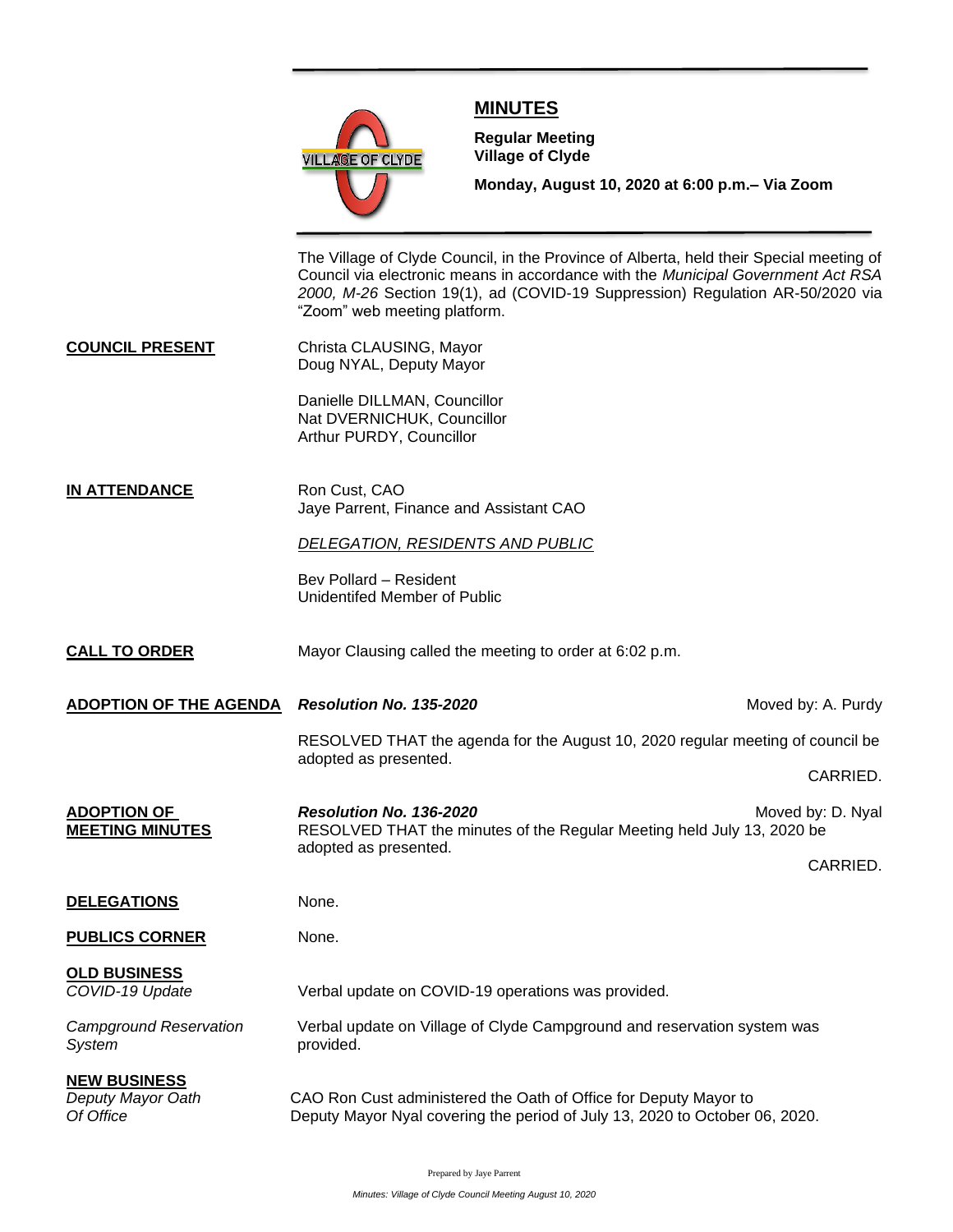|                                                                                      |                                                                                                                                                                                                                                                                                                                  | CARRIED.                      |
|--------------------------------------------------------------------------------------|------------------------------------------------------------------------------------------------------------------------------------------------------------------------------------------------------------------------------------------------------------------------------------------------------------------|-------------------------------|
| <b>Council Committee</b><br>Appointments                                             | Resolution No. 137-2020<br>RESOLVED THAT Council appoint Councillor Art Purdy as member representative<br>to GROWTH Alberta with Mayor Christa Clausing appointed as alternate                                                                                                                                   | Moved by: D. Nyal<br>CARRIED. |
|                                                                                      | Resolution No. 138-2020<br>RESOLVED THAT Council appoint Councillor Art Purdy as member representative<br>to Yellowhead Regional Libraries and maintain the appointment of Mayor Christa<br>Clausing as alternate.                                                                                               | Moved by: D. Nyal             |
|                                                                                      |                                                                                                                                                                                                                                                                                                                  | CARRIED.                      |
|                                                                                      | Resolution No. 139-2020<br>Moved by: D. Nyal<br>RESOLVED THAT Council appoint maintain the appointment of Mayor Clausing as<br>member representative and appoint Deputy Mayor Doug Nyal as member<br>representative to the Joint Services Committee and appointment Councillor Danielle<br>Dillman as alternate. |                               |
|                                                                                      |                                                                                                                                                                                                                                                                                                                  | CARRIED.                      |
|                                                                                      | Resolution No. 140-2020<br>RESOLVED THAT Council appoint maintain the appointments of Mayor Christa<br>Clausing and Deputy Mayor Nyal and further appoint Councillor Danielle Dillman as                                                                                                                         | Moved by: A. Purdy            |
|                                                                                      | member to the Municipal Planning Commission.                                                                                                                                                                                                                                                                     | CARRIED.                      |
| <b>Subdivision Application</b><br><b>Municipal Planning Services</b><br>File 20-R011 | Verbal update on status and upcoming meeting with applicant was provided.                                                                                                                                                                                                                                        |                               |
| RFD-2020-08-01<br><b>Village of Clyde Signing</b><br>Authority                       | <b>Resolution No. 141-2020</b><br>RESOLVED THAT Council amend the Village of Clyde signing authority to reflect:<br>Mayor Christa Clausing or Deputy Mayor Douglas Nyal and CAO Ron Cust or<br>Assistant CAO Jennifer Parrent.                                                                                   | Moved by: D. Dillman          |
|                                                                                      |                                                                                                                                                                                                                                                                                                                  | CARRIED.                      |
| <b>CLOSED SESSION</b>                                                                | Resolution No. 142-2020<br>RESOLVED THAT Village of Clyde Council enter into to Closed Session under FOIP<br>section 24(1), Contract Negotiations Between Municipalities and Direction Relating<br>to Inter-Governmental Relations at 6:34 p.m.                                                                  | Moved by: C. Clausing         |
|                                                                                      |                                                                                                                                                                                                                                                                                                                  | CARRIED.                      |
|                                                                                      | Resolution No. 143--2020<br>RESOLVED THAT Village of Clyde Council return to an open meeting at 6:56 p.m.                                                                                                                                                                                                        | Moved by: C. Clausing         |
|                                                                                      |                                                                                                                                                                                                                                                                                                                  | CARRIED.                      |
|                                                                                      | Resolution No. 144-2020<br>RESOLVED THAT Council direct Administration to contact the provincial grants<br>division for further clarification and scope of work with respect to the Water For Life<br>grant announcement received by the Village of Clyde.                                                       | Moved by: D. Nyal             |

CARRIED.

# CARRIED.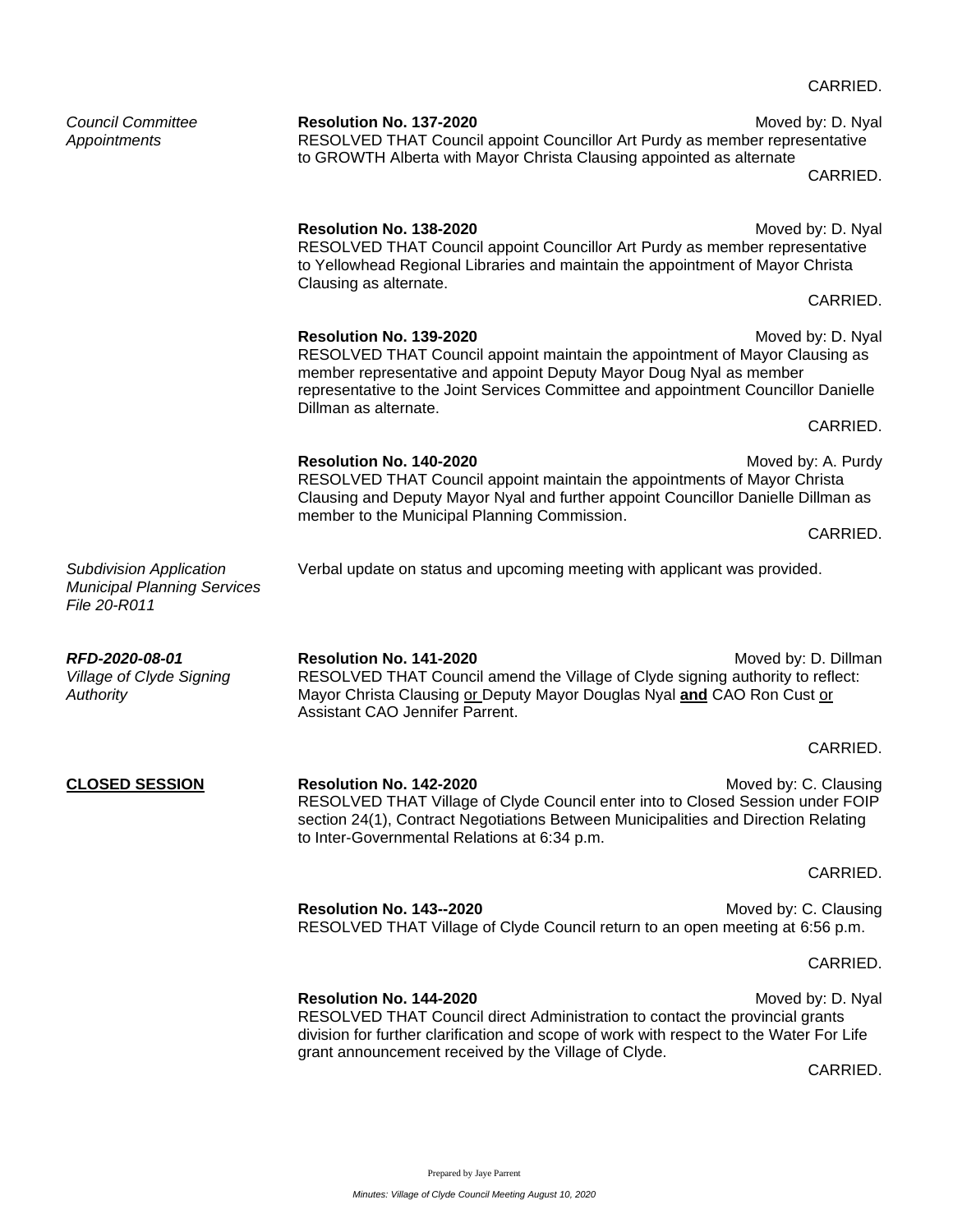|                                                           | Resolution No. 145-2020<br>RESOLVED THAT Council direct Administration to move forward in the preparation<br>of a Request for Proposal for analysis of the current status and future sustainability<br>of the Village of Clyde Lagoon not to exceed \$50,000.00 plus GST. | Moved by: A. Purdy<br>CARRIED.   |  |
|-----------------------------------------------------------|---------------------------------------------------------------------------------------------------------------------------------------------------------------------------------------------------------------------------------------------------------------------------|----------------------------------|--|
| <b>FINANCIALS</b>                                         | Resolution No. 146-2020<br>Moved by: D. Dillman<br>RESOLVED THAT Council accept the July 2020 Bank Reconciliation, July 2020<br>accounts payable Cheque list and July 31, 2020 Year to Date Trial Balance as<br>presented.                                                |                                  |  |
|                                                           |                                                                                                                                                                                                                                                                           | CARRIED.                         |  |
| <b>CAO REPORTS</b>                                        | Resolution No. 147-2020<br>RESOLVED THAT Council accept the CAO Verbal Report and Action List for July<br>2020 as presented.                                                                                                                                              | Moved by: N. Dvernichuk          |  |
| <b>COUNCIL REPORTS</b>                                    |                                                                                                                                                                                                                                                                           | CARRIED.                         |  |
| Appointments:                                             |                                                                                                                                                                                                                                                                           |                                  |  |
| <b>Mayor Clausing</b>                                     | Westlock FCSS - Next meeting September 19, 2020.<br>Joint Services/Regional Collaboration - Nothing to report, no meeting held.<br>Fire, Emergency and Disaster Services - Next meeting August 25, 2020.                                                                  |                                  |  |
| Deputy Mayor Nyal                                         | Clyde and District Ag Society - Report provided.<br>Homeland Housing - Report provided.<br>Inter Collaborative Framework - Nothing to report, no meeting held.<br>Crime Coalition - Next meeting August 18, 2020.                                                         |                                  |  |
|                                                           | Resolution No. 148-2020<br>RESOLVED THAT Council approve that the Clyde and District Agricultural Society<br>may use of the former Village of Clyde Skate Shack for temporary storage if required<br>while undergoing renovations.                                        | Moved by: A. Purdy<br>CARRIED.   |  |
| <b>Councillor Purdy</b>                                   | Westlock Regional Waste Management - Nothing to report, unable to attend<br>previous meeting.<br>Fire, Emergency and Disaster Services - Next meeting August 25, 2020.                                                                                                    |                                  |  |
| <b>Councillor Dillman</b>                                 | Westlock Regional Water Services Commission - Nothing to report, no meeting<br>held.<br>Fire, Emergency and Disaster Services - Next meeting August 25, 2020.                                                                                                             |                                  |  |
| <b>Councillor Dvernichuk</b>                              | No committees to report.                                                                                                                                                                                                                                                  |                                  |  |
|                                                           | Resolution No. 149-2020<br>RESOLVED THAT Council accept the Councillor reports as presented.                                                                                                                                                                              | Moved by: D. Dillman<br>CARRIED. |  |
| <b>MEETINGS AND ITEMS</b><br><b>FORTHCOMING</b>           | Crime Coalition Initial Meeting - August 18, 2020 at 6:00 pm.<br>Fire, Emergency and Disaster Service Meeting - August 25,2020 at 5:30 p.m.<br>2020 Tax Sale Auction - September 21, 2020 at 9:00 a.m.                                                                    |                                  |  |
| <b>COUNCIL AGENDA AND</b><br><b>REQUEST FOR DECISIONS</b> | None provided.                                                                                                                                                                                                                                                            |                                  |  |
| <b>CORRESPONDENCE</b>                                     | Resolution No. 150-2020<br>RESOLVED THAT Council accept the correspondence from the AUMA regarding<br>the Police Advisory Board dated July 17, 2020, Letter from Mayor Copeland of Cold<br>Lake regarding the Criminal Code Amendment dated July 7, and email             | Moved by: D. Nyal                |  |